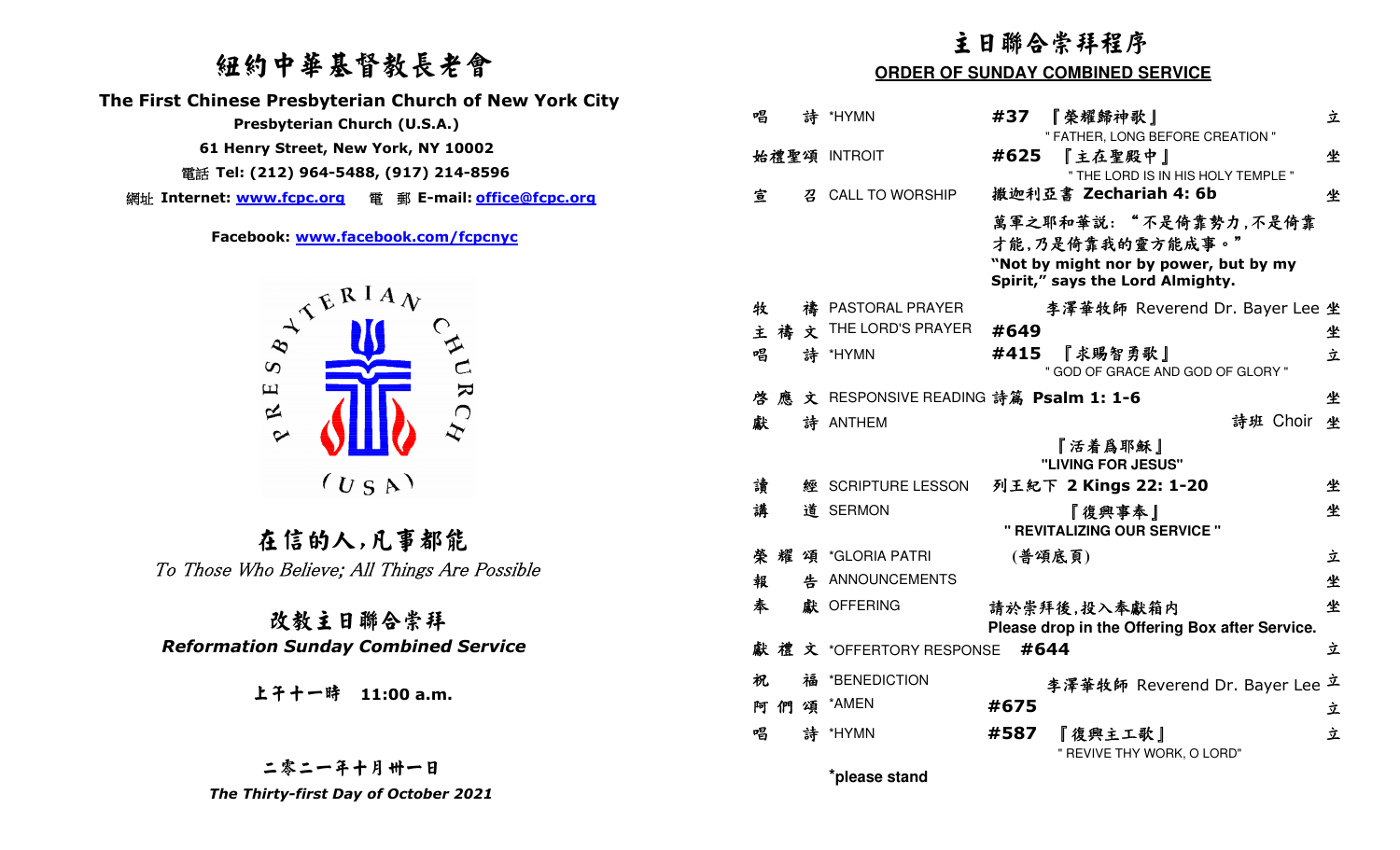## 啟應文**:** 詩篇 **1**篇**1-6**節

- 主席啟**:** 不從惡人的計謀,不站罪人的道路,不坐褻慢人的座位,
- 會眾應**:** 惟喜愛耶和華的律法,晝夜思想,這人便為有福。
	- 啟**:** 他要像一棵樹栽在溪水旁,按時候結果子,葉子也不枯乾.凡他所作的,盡都順利。
	- 應**:** 惡人並不是這樣,乃像糠粃被風吹散。
	- 啟**:** 因此當審判的時候,惡人必站立不住.罪人在義人的會中,也是如此。
	- 應**:** 因為耶和華知道義人的道路.惡人的道路,卻必滅亡。

### **Responsive Reading: Psalm 1: 1-6**

- 1 Blessed is the man who does not walk in the counsel of the wicked or stand in the way of sinners or sit in the seat of mockers.
- 2 But his delight is in the law of the Lord, and on his law he meditates day and night.
- 3 He is like a tree planted by streams of water, which yields its fruit in season and whose leaf does not wither. Whatever he does prospers.
- 4Not so the wicked! They are like chaff that the wind blows away.
- 5 Therefore the wicked will not stand in the judgment, nor sinners in the assembly of the righteous.
- 6 For the Lord watches over the way of the righteous, but the way of the wicked will perish.

# 報告事項

- 1. 歡迎首次參加主日崇拜之新朋友,盼望你能繼續參加聚會,散會後請留下姓名, 通訊處及電話與司事,以便教會與你聯絡。
- 2. 祈禱會: 逢禮拜四下午二時在本堂舉行,歡迎各兄姊屆時參加。
- 3. 各兄姊於教會辦公時間內每日上午九時至下午五時可用本堂電話 **(212) 964-5488**或手提電話 **(917) 214-8596**聯絡同工。
- 4. 本堂在網址 <mark>www.fcpc.org</mark> 上載主日週刊,講道錄音,請瀏覽及收聽。<br>< 수主旦崇拜特別为厚命傳道過與行表戲 請久見他則力去技。
- 5. 今主日崇拜特別為區會傳道捐舉行奉獻,請各兄姊鼎力支持。
- 6. 冬令時間將於下主日(十一月七日)開始,本堂各聚會均按冬令時間舉行,請各 兄姊於本禮拜六(十一月六日) 臨睡前將時鐘撥慢一小時。
- 7. 下主日是聖餐主日中英文聯合崇拜,請各位弟兄姊妹屆時回堂守主聖餐。
- 8. 邵一嵐宣教師於十一月七日(禮拜日)放年假一天。

**誠聘主任牧師 紐約中華基督教⻑老會誠聘主任牧師。 具美國⻑老會 (Presbyterian Church USA) 認同之神學學位, 三年服務堂會經驗, 需能講流利粵語, 及具備英語溝通能力。 請寄履歷致:PNC,** The First Chinese Presbyterian Church 61 Henry Street, New York, NY 10002, 或電郵 fcpcsession@gmail.com The First Chinese Presbyterian Church is seeking a Pastor (Head of Staff). The candidate should possess qualifications acceptable by the Presbyterian Church (USA) for Minister of Word and Sacrament, with 3 years of pastoral experience, and fluency in Cantonese and spoken English. Please send resume to: PNC, The First Chinese Presbyterian Church, 61 Henry Street, New York, NY10002, or Email: fcpcsession@gmail.com **誠聘 Position Vacant 紐約中華基督教⻑老會誠聘幹事。 須有大學學歷; 能講流利粵語; 及具備英語,華語溝通能力**; **中,英文,電腦打字。 請寄履歷致:**Administrative Assistant The First Chinese Presbyterian Church 61 Henry Street, New York, NY 10002, 或電郵 fcpcny@yahoo.com The First Chinese Presbyterian Church is seeking an Administrative Assistant: The candidate should have some college credits; fluency in Cantonese; spoken English and Mandarin; and ability to type English and Chinese. Please send resume to: Administrative Assistant The First Chinese Presbyterian Church, 61 Henry Street, New York, NY10002, or Email: fcpcny@yahoo.com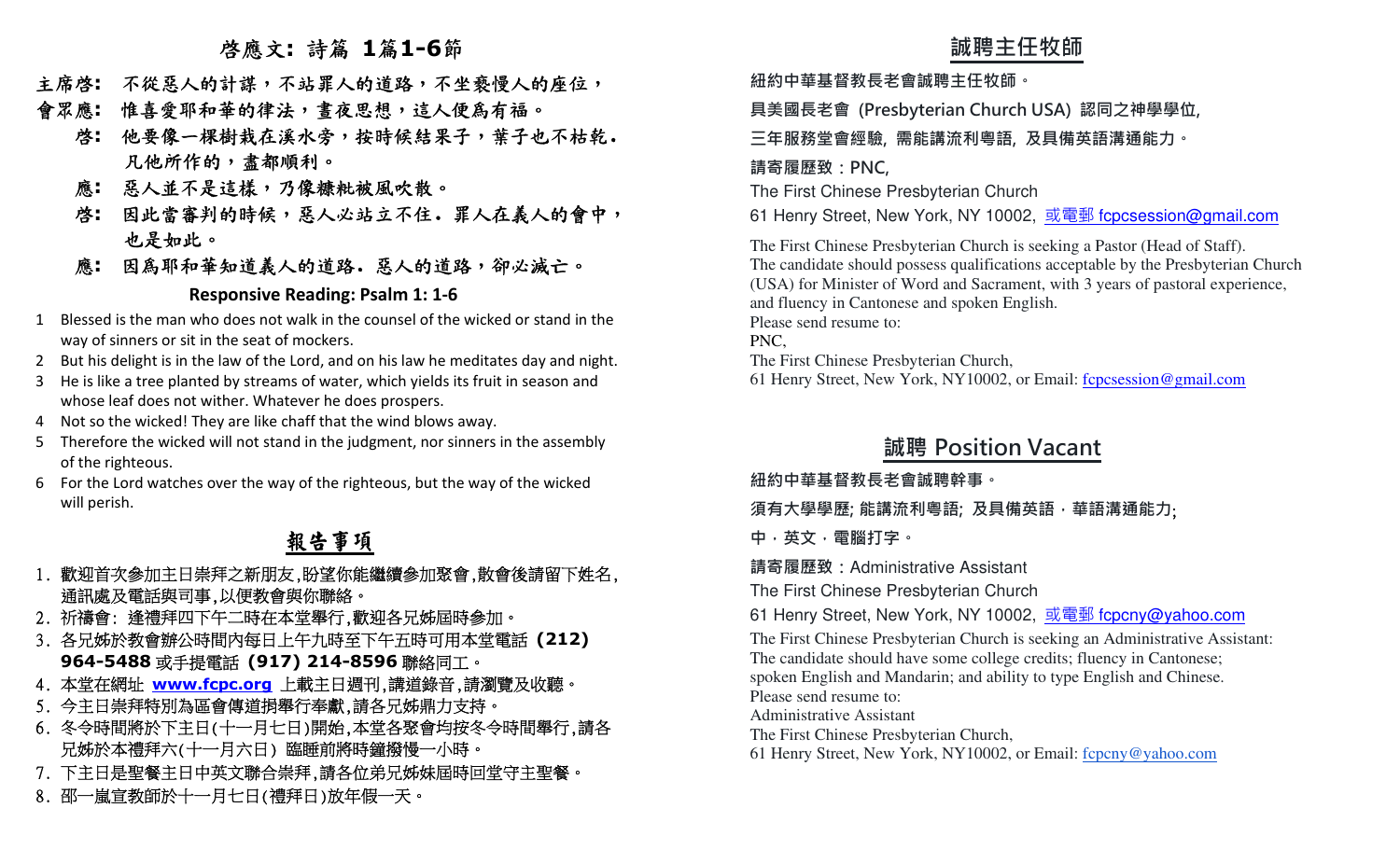### 詩班獻詩歌詞

- 
- 活着為耶穌<br>、活着為耶穌<br>、最高耶穌,眞平安!喜樂之江河,永不乾;試煉雖來臨,<br>我不慌,活着爲耶穌,活着爲耶穌,求主助我多讀美袮,並是是,<br>活着爲耶穌,眞安息!討我主喜悦,福滿溢,單爲主生活,<br>活着爲耶穌,眞安息!討我主喜悦,福滿溢,單爲主生活,<br>聽主令,直到我走完世路程。<br>求主助我多事奉袮,求主助我多讚美袮,使我活在主慈愛裏,<br>永遠跟隨主不轉離。
- 
- 

### **Living for Jesus**

# 代禱事項

- 
- 
- 
- 
- 
- 
- 

| 詩班獻詩歌詞                                                                                                                                                                                                                               |                                            | 主日聯合崇拜事奉人員                                              |                                                                                   |
|--------------------------------------------------------------------------------------------------------------------------------------------------------------------------------------------------------------------------------------|--------------------------------------------|---------------------------------------------------------|-----------------------------------------------------------------------------------|
| 活着爲耶穌                                                                                                                                                                                                                                |                                            | 今主日(十月卅一日)                                              | 下主日(十一月七日)                                                                        |
| 活着爲耶穌,眞平安!喜樂之江河,永不乾;試煉雖來臨,                                                                                                                                                                                                           |                                            | 改教主日                                                    | 聖餐主日                                                                              |
| 我不慌,活着爲耶穌,主在旁。                                                                                                                                                                                                                       | 講員/主席                                      | 李澤華牧師 /<br>邵一嵐宣教師                                       | 李澤華牧師 /<br>關悦雄長老                                                                  |
| 求主助我多事奉袮,求主助我多讚美袮,使我活在主慈愛裏,                                                                                                                                                                                                          | 指揮/司琴                                      | 林主恩先生 /<br>江友正女士                                        | 江友正女士<br>林主恩先生                                                                    |
| 永遠跟隨主不轉離。                                                                                                                                                                                                                            | 招<br>待                                     | 趙林慕貞女士                                                  | 唐顯慶長老                                                                             |
| 活着爲耶穌,眞安息!討我主喜悦,福滿溢,單爲主生活,                                                                                                                                                                                                           | 聖餐主禮                                       |                                                         | 梁李萍清長老<br>梁桑南長老                                                                   |
|                                                                                                                                                                                                                                      | 聖餐襄禮                                       |                                                         | 方鈺澄長老<br>關李月霞執事                                                                   |
| 聽主令,直到我走完世路程。                                                                                                                                                                                                                        |                                            |                                                         | 徐頌基長老<br>莫壯慧執事                                                                    |
| 求主助我多事奉袮,求主助我多讚美袮,使我活在主慈愛裏,                                                                                                                                                                                                          | 聖餐預備                                       |                                                         | 莫壯慧執事                                                                             |
| 永遠跟隨主不轉離。                                                                                                                                                                                                                            | 聖壇插花                                       | 邵一嵐宣教師                                                  | 邵一嵐宣敎師                                                                            |
| <b>Living for Jesus</b><br>Living for Jesus, oh, what peace! Rivers of pleasure,                                                                                                                                                     | 錄音/音響                                      | 黄惠賜執事                                                   | 黄惠賜執事                                                                             |
| never cease; Trials may come, yet I'll not fear,<br>Living for Jesus, He is near.<br>Help me to serve Thee more and more, help me to praise Thee<br>o'er and o'er, Live in Thy presence day by day,<br>never to turn from Thee away. | 聖餐主日<br>7E<br>主日<br>14E<br>感恩節主日<br>$21$ 日 | 二零二一年十一月份主日聯合崇拜輪值表<br>主<br>席<br>關悅雄長老<br>方李芳執事<br>梁美娥長老 | <u> 講 員</u><br><u>司 琴</u><br>李澤華牧師<br>江友正女士<br>李澤華牧師<br>邵一嵐宣教師<br>李澤華牧師<br>邵一嵐宣教師 |
| 代禱事項                                                                                                                                                                                                                                 | 將臨第一主日教友大會<br>$28$ 日                       | 梁燊南長老                                                   | 邵一嵐宣教師<br>李澤華牧師                                                                   |
| 1.為本堂各同工、全體長老、執事、董事及領袖們在教會中事奉的心志禱告。<br>2.為祈禱會禱告。求聖靈感動更多弟兄姊妹同心合意為教會守望。<br>3.為紐約市華埠社區禱告。願本堂藉著崇拜、關懷、社區服務、網絡廣播節目<br>廣傳福音。                                                                                                                |                                            | 獻<br>花                                                  |                                                                                   |
| 4.為身體和心靈軟弱的弟兄姊妹禱告。求主醫治,使他們早日康復:                                                                                                                                                                                                      |                                            | 方鈺澄夫婦紀念謝銓長老,李立人長老,關琴英執事                                 |                                                                                   |
| 吳秀琼女士、林伍新蘭女士、陳玉金女士、張淑德女士、劉浪波夫人、                                                                                                                                                                                                      |                                            |                                                         |                                                                                   |
| 陳伍愛娣女士、黃德夫人、王金鐲先生。                                                                                                                                                                                                                   |                                            |                                                         |                                                                                   |
| 5.為本堂聘牧事工禱告。求主差遣合適主任牧師來牧養教會。                                                                                                                                                                                                         |                                            |                                                         |                                                                                   |
| 6.為本堂聘請幹事禱告。求主差遣合適同工來協助堂務。                                                                                                                                                                                                           |                                            |                                                         |                                                                                   |
| 7.為弟兄姊妹未信主的親友禱告。                                                                                                                                                                                                                     |                                            |                                                         |                                                                                   |

|       |            | 王  席  | 講   員 | - 可りする うちじょう うちじょう 引き替え |
|-------|------------|-------|-------|-------------------------|
| 7 E   | 聖餐主日       | 關悅雄長老 | 李澤華牧師 | 江友正女士                   |
| 14 E  | 主日         | 方李芳執事 | 李澤華牧師 | 邵一嵐宣教師                  |
| 21 E  | 感恩節主日      | 梁美娥長老 | 李澤華牧師 | 邵一嵐宣教師                  |
| 28 FI | 將臨第一主日教友大會 | 梁燊南長老 | 李澤華牧師 | 邵一嵐官教師                  |